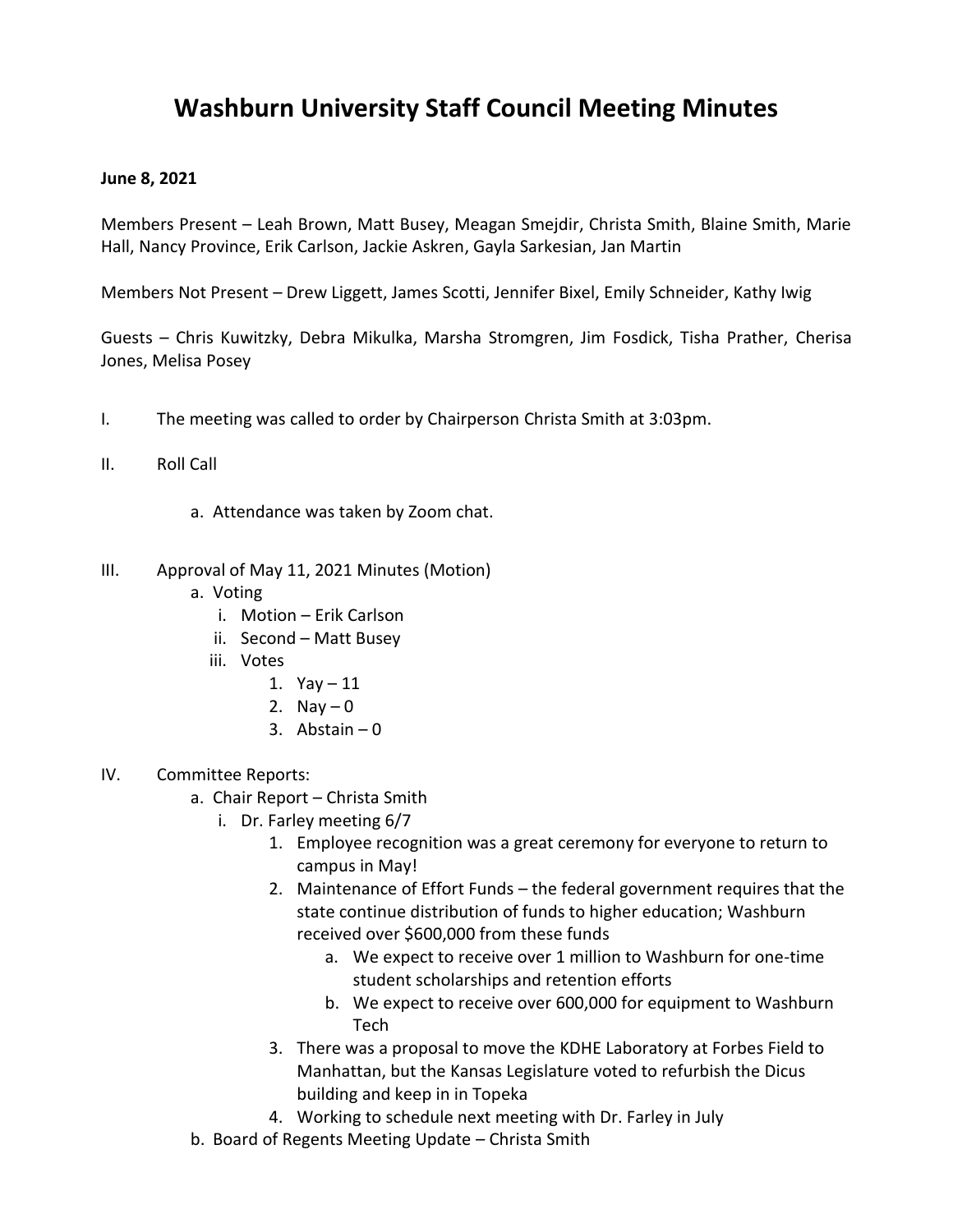- i. Next meeting is June  $24<sup>th</sup>$ , so no update
- c. All Faculty/Staff Email/Posting Committee Jackie Askren, Christa Smith
	- i. Met on May 20, 2021 to review proposed mass communication guidelines
		- 1. Forming a subcommittee to review the guidelines, and then those proposed changes will be sent to Executive Staff
		- 2. If approved, then added to WUPRM
		- 3. Some concerns about the Yammer product were discussed
- d. Benefits Committee Jennifer Bixel, Emily Schneider, Christa Smith
	- i. No Meeting
- e. Food Advisory Committee Jan Martin
	- i. No Update
- f. Parking Ticket Committee Leah Brown, Blaine Smith
	- i. No Meeting
- g. Safety Committee Jackie Askren
	- i. Met on May 25
		- 1. COVID update masks no longer required on campus for those who have been vaccinated
		- 2. Starting to take down different signage on campus
		- 3. Starting to put classrooms back together to pre-COVID standards
		- 4. Building permit for new law school has been approved; starting on construction
		- 5. Working on changing the lighting in parking lots 7 & 9
		- 6. Graduation ceremonies went well; no major issues were reported
		- 7. Alumni & Foundation Meeting they are concerned with the crosswalk between the campus and the AF office, they would like to have lights at the crosswalk; waiting to hear back from the city on if those can be installed
		- 8. As staff start coming back, various safety trainings are available contact Heather if you are interested in these
		- 9. Chief Enos shared that there will be a change in KS concealed carry rule: everyone 18-21 years old need a permit, 21+ do not need a permit; change effective July 1, 21021
		- 10. It is the season for severe weather, so please keep an eye on the weather and keep your iAlert updated
- V. Old Business:
	- a. None
- VI. New Business:
	- a. Stipends
		- i. There will be no salary program this year
		- ii. Budget & Finance Committee discussed giving faculty & staff stipends in lieu of a salary program; they have passed this request along to WU BOR for review at their next meeting
		- iii. The proposal is a stipend of \$1,000 for each benefits eligible employee
		- iv. If approved, stiped will hopefully be distributed in FY 2022; could be as early as November